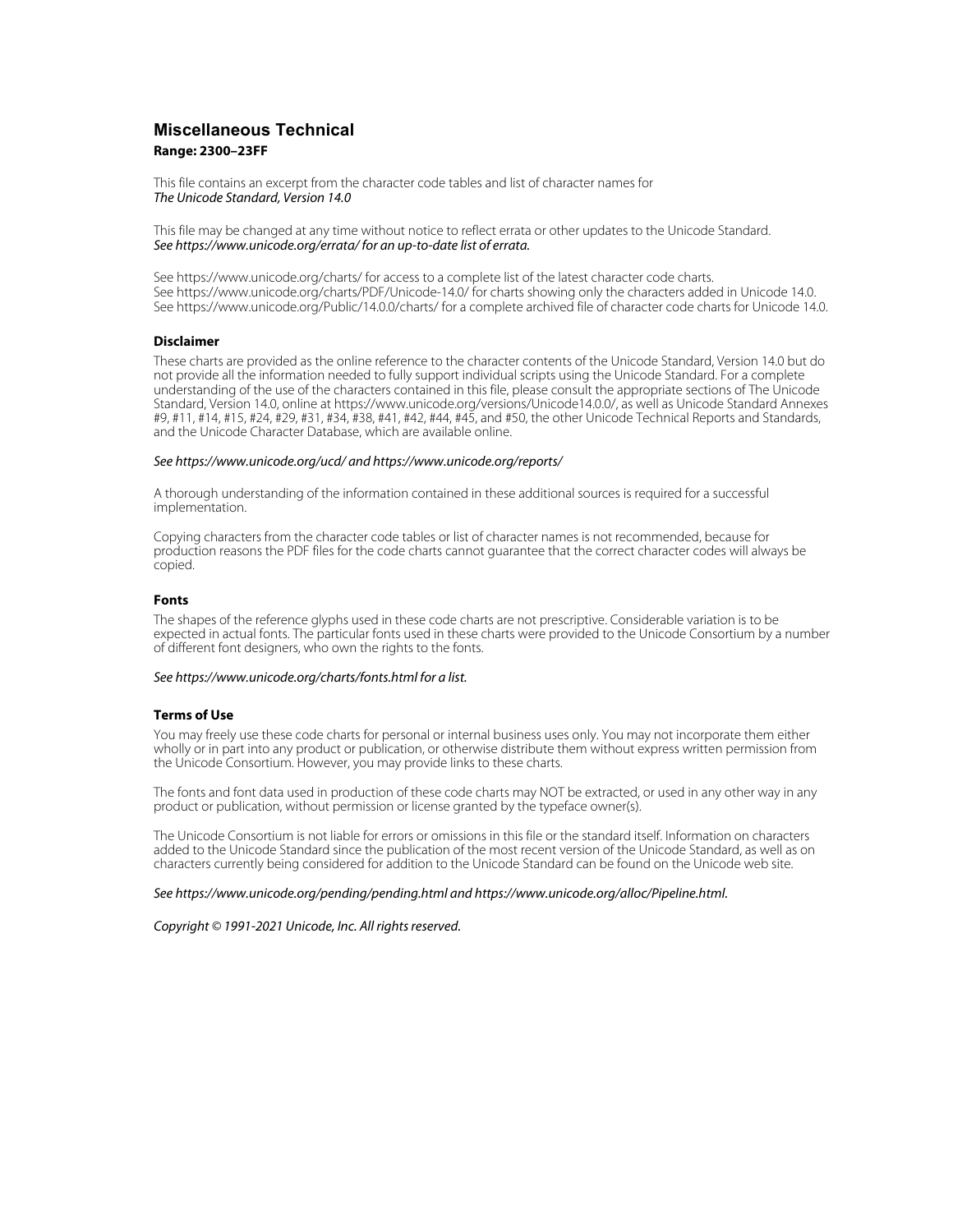|                  | 230                              | 231                       | 232                               | 233                               | 234                                                               | 235                | 236                                       | 237                                | 238                                | 239               | 23A  | 23B       | 23C                  | 23D                              | 23E                           | 23F                        |
|------------------|----------------------------------|---------------------------|-----------------------------------|-----------------------------------|-------------------------------------------------------------------|--------------------|-------------------------------------------|------------------------------------|------------------------------------|-------------------|------|-----------|----------------------|----------------------------------|-------------------------------|----------------------------|
| 0                | Ø<br>2300                        | г<br>2310                 | 2320                              | D<br>2330                         | 2340                                                              | 2350               | ٠<br>$\bullet$<br>2360                    | $\overline{?}$<br>2370             | ₹<br>2380                          | $\zeta$ )<br>2390 | 23A0 | 23B0      | (L<br>23C0           | 23D0                             | 23E0                          | $\bigcirc$<br>23F0         |
| 1                | ∽<br>2301                        | 口<br>2311                 | 2321                              | $\oplus$<br>2331                  | 2341                                                              | 2351               | $\bullet\bullet$<br>2361                  | $\bm{\varphi}$<br>2371             | a<br>2381                          | ♡<br>2391         | 23A1 | 23B1      | Φ<br>23C1            | 23D1                             | 23E1                          | $\bar{\mathbb{D}}$<br>23F1 |
| $\boldsymbol{2}$ | 2302                             | 2312                      | 2322                              | $\Rightarrow$<br>2332             | 2342                                                              | $\rm{V}$<br>2352   | $\bullet\bullet$<br>$\rm \nabla$<br>2362  | $\boldsymbol{\mathcal{A}}$<br>2372 | <u>aa</u><br>2382                  | $\ominus$<br>2392 | 23A2 | 23B2      | Ф<br>23C2            | $\blacktriangledown$<br>23D2     | 23E2                          | S)<br>23F2                 |
| $\mathbf{3}$     | 2303                             | △<br>2313                 | 2323                              | ⊵<br>2333                         | 2343                                                              | 2353               | <mark>*</mark><br>2363                    | ι<br>2373                          | ∋a€<br>2383                        | ===<br>2393       | 23A3 | 23B3      | Д<br>23C3            | $\overline{\phantom{0}}$<br>23D3 | $\circledcirc$<br>23E3        | $\boxtimes$<br>23F3        |
| 4                | $\checkmark$<br>2304             | $\bm{\heartsuit}$<br>2314 | へ<br>2324                         | 2334                              | 2344                                                              | 2354               | $\bullet\bullet$<br>O<br>2364             | ρ<br>2374                          | $\textcircled{r}$<br>2384          | 2394              | 23A4 | 23B4      | $\triangle$<br>23C4  | ᄉ<br>23D4                        | 23E4                          | 23F4                       |
| $\sqrt{5}$       | Λ<br>2305                        | $\bigcap$<br>2315         | 2325                              | 2335                              | 2345                                                              | φ<br>2355          | $\bullet\bullet$<br>$\mathcal{L}$<br>2365 | $\omega$<br>2375                   | 다]<br>2385                         | 2395              | 23A5 | 23B5      | <br>23C <sub>5</sub> | ーー<br>23D <sub>5</sub>           | 23E5                          | 23F5                       |
| 6                | $\overline{\bm{\wedge}}$<br>2306 | $\oplus$<br>2316          | X<br>2326                         | 2336                              | 2346                                                              | 2356               | 2366                                      | $\underline{\alpha}$<br>2376       | ♦<br>2386                          | 7<br>2396         | 23A6 | 23B6      | 23C6                 | 23D6                             | $\rightarrow$<br>23E6         | 23F6                       |
| $\overline{7}$   | ξ<br>2307                        | 2317                      | $\boldsymbol{\mathsf{X}}$<br>2327 | $\overline{\phantom{a}}$<br>2337  | ←<br>2347                                                         | 2357               | ↿<br>2367                                 | $\overline{\epsilon}$<br>2377      | ∠⊵<br>2387                         | 囨<br>2397         | 23A7 | N<br>23B7 | 23C7                 | 23D7                             | $\blacktriangleright$<br>23E7 | 23F7                       |
| 8                | 2308                             | ₩<br>2318                 | W<br>2328                         | 2338                              | 2348                                                              | 1<br>2358          | $\bullet\bullet$<br>~<br>2368             | $\underline{\mathfrak{t}}$<br>2378 | <br>2388                           | 臣<br>2398         | 23A8 | 23B8      | 23C8                 | 23D8                             | 10<br>23E8                    | Ⅱ<br>23F8                  |
| 9                | 2309                             | 2319                      | 2329                              | ٠<br>$\overline{\bullet}$<br>2339 | $\mathcal{D}% _{M_{1},M_{2}}^{\alpha,\beta}(\varepsilon)$<br>2349 | <u>∆</u><br>2359   | ジ<br>2369                                 | $\overline{\omega}$<br>2379        | $\heartsuit$<br>2389               | ௹<br>2399         | 23A9 | 23B9      | <b>23C9</b>          | 23D9                             | ▶▶<br>23E9                    | 23F9                       |
| A                | 230A                             | 231A                      | 232A                              | 233A                              | 234A                                                              | 235A               | 236A                                      | $\alpha$<br>237A                   | $\heartsuit$<br>238A               | Ø<br>239A         | 23AA | 23BA      | 23CA                 | 23DA                             | 14<br>23EA                    | 23FA                       |
| В                | 230B                             | ⊠<br>231B                 | $\propto$<br>232B                 | $\circ$<br>233B                   | 234B                                                              | $\circ$<br>235B    | $\bm{\nabla}$<br>236B                     | $\mathcal{J}$<br>237B              | $\mathcal{N}$<br>238B              | 239B              | 23AB | 23BB      | 23CB                 | 23DB                             | 23EB                          | ر ا∙<br>23FB               |
| C                | Ē<br>230C                        | г<br>231C                 | C<br>232C                         | 233C                              | 234C                                                              | 235C               | $\theta$<br>236C                          | ≰<br>237C                          | ᡒ᠔<br>238C                         | 239C              | 23AC | 23BC      | 23CC                 | 23DC                             | ▼<br>v<br>23EC                | $\mathbb{O}$<br>23FC       |
| D                | 230D                             | ┑<br>231D                 | $\bm{\acute{\varphi}}$<br>232D    | Œ.<br>233D                        | 234D                                                              | ၜ<br>235D          | ╅<br>236D                                 | ᇅ<br>237D                          | 238D                               | 239D              | 23AD | 23BD      | 23CD                 | 23DD                             | H<br>23ED                     | 23FD                       |
| E                | L<br>230E                        | L<br>231E                 | ₽<br>232E                         | $\circledcirc$<br>233E            | <u>ቀ</u><br>234E                                                  | 235E               | $\bullet$<br>≏<br>236E                    | 규<br>237E                          | $\mathop{\textstyle\prod}$<br>238E | 239E              | 23AE | 23BE      | للہ<br>23CE          | 23DE                             | 144<br>23EE                   | 23FE                       |
| F                | 230F                             | 231F                      | ÷<br>232F                         | 233F                              | 234F                                                              | $\bigcirc$<br>235F | 学<br>236F                                 | ł<br>237F                          | 238F                               | 239F              | 23AF | 23BF      | 23CF                 | 23DF                             | ИI<br>23EF                    | 23FF                       |

The Unicode Standard 14.0, Copyright © 1991-2021 Unicode, Inc. All rights reserved.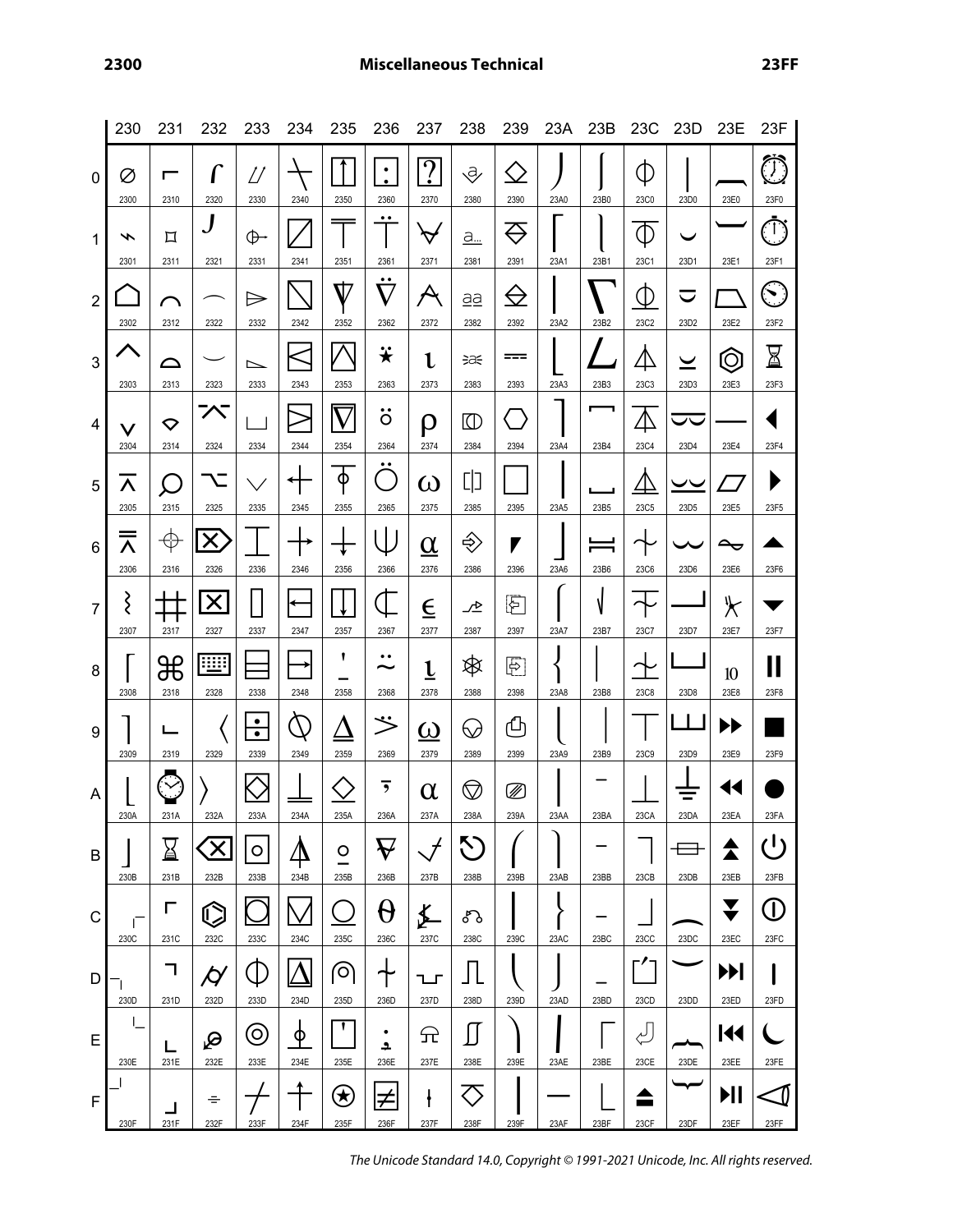|       |                          | Miscellaneous technical                                                   |
|-------|--------------------------|---------------------------------------------------------------------------|
| 2300  | Ø                        | <b>DIAMETER SIGN</b>                                                      |
|       |                          | $\rightarrow$ 00F8 ø latin small letter o with stroke                     |
|       |                          | $\rightarrow$ 2205 $\varnothing$ empty set                                |
| 2301  | $\checkmark$             | <b>ELECTRIC ARROW</b>                                                     |
|       |                          | $\bullet$ from ISO 2047                                                   |
| 2302  |                          | • symbol for End of Transmission<br>HOUSE                                 |
| 2303  | △                        | <b>UP ARROWHEAD</b>                                                       |
|       |                          | $\rightarrow$ 005E $\land$ circumflex accent                              |
|       |                          | → 02C4 ^ modifier letter up arrowhead                                     |
|       |                          | $\rightarrow$ 2038 $_{\Lambda}$ caret                                     |
|       |                          | $\rightarrow$ 2227 $\land$ logical and                                    |
| 2304  |                          | <b>DOWN ARROWHEAD</b>                                                     |
|       |                          | → 02C5 V modifier letter down arrowhead                                   |
|       |                          | $\rightarrow$ 2228 v logical or<br>$\rightarrow$ 2335 $\vee$ countersink  |
| 2305  | ⊼                        | <b>PROJECTIVE</b>                                                         |
|       |                          | $\rightarrow$ 22BC $\overline{\wedge}$ nand                               |
| 2306  | ⊼                        | <b>PERSPECTIVE</b>                                                        |
| 2307  | ₹                        | <b>WAVY LINE</b>                                                          |
|       |                          | → 2E3E § wiggly vertical line                                             |
|       |                          | $\rightarrow$ 3030 $\sim$ wavy dash                                       |
|       |                          | <b>Ceilings and floors</b>                                                |
|       |                          | These characters are tall and narrow mathematical                         |
|       |                          | delimiters, in contrast to the quine corners or half brackets.            |
|       |                          | They are also distinct from CJK corner brackets, which are                |
|       |                          | wide quotation marks.                                                     |
| 2308  | ſ                        | <b>LEFT CEILING</b>                                                       |
|       |                          | = APL upstile<br>$\rightarrow$ 2E22 $\Gamma$ top left half bracket        |
|       |                          | $\rightarrow$ 300C $\sqrt{ }$ left corner bracket                         |
| 2309  | 1                        | <b>RIGHT CEILING</b>                                                      |
|       |                          | → 20E7 a combining annuity symbol                                         |
|       |                          | $\rightarrow$ 2E23 <sup>1</sup> top right half bracket                    |
| 230A  | $\mathsf{L}$             | <b>LEFT FLOOR</b>                                                         |
|       |                          | = APL downstile                                                           |
| 230B  |                          | $\rightarrow$ 2E24 $\mu$ bottom left half bracket<br><b>RIGHT FLOOR</b>   |
|       | $\overline{\phantom{a}}$ | $\rightarrow$ 300D J right corner bracket                                 |
|       |                          | $\rightarrow$ 2E25 $\rightarrow$ bottom right half bracket                |
|       |                          |                                                                           |
| Crops |                          |                                                                           |
| 230C  | e.                       | <b>BOTTOM RIGHT CROP</b><br>• set of four "crop" corners, arranged facing |
|       |                          | outward                                                                   |
| 230D  | T.                       | <b>BOTTOM LEFT CROP</b>                                                   |
| 230E  |                          | <b>TOP RIGHT CROP</b>                                                     |
| 230F  |                          | <b>TOP LEFT CROP</b>                                                      |
|       |                          | Miscellaneous technical                                                   |
| 2310  | $\blacksquare$           | REVERSED NOT SIGN                                                         |
|       |                          | = beginning of line                                                       |
|       |                          | $\rightarrow$ 00AC $\neg$ not sign                                        |
| 2311  | $\Box$                   | SQUARE LOZENGE                                                            |
|       |                          | = Kissen (pillow)                                                         |
|       |                          | · used as a command delimiter in some very old<br>computers               |
|       |                          | → 2BCF ¤ rotated white four pointed cusp                                  |
| 2312  |                          | ARC                                                                       |
|       |                          | = position of any line                                                    |
|       |                          | $\rightarrow$ 25E0 $\cap$ upper half circle                               |
| 2313  |                          | <b>SEGMENT</b>                                                            |

| 2314 | ◇ | <b>SECTOR</b> |
|------|---|---------------|
|      |   |               |

```
2315 \circ TELEPHONE RECORDER<br>2316 \div POSITION INDICATOR
```
- POSITION INDICATOR = true position  $\rightarrow$  2BD0  $\oplus$  square position indicator
- 2317 # VIEWDATA SQUARE
- $\rightarrow$  22D5  $\#$  equal and parallel to 2318 ⌘ PLACE OF INTEREST SIGN = command key (1.0)
	- = operating system key (ISO 9995-7)
- 2319 **← TURNED NOT SIGN** = line marker

### **User interface symbols**

- 231A **Ø** WATCH
	- $\rightarrow$  23F0  $\ddot{\text{CD}}$  alarm clock
		- $\rightarrow$  1F550  $\circled{0}$  clock face one oclock
- 231B ⌛ HOURGLASS = alchemical symbol for hour

### **Quine corners**

These form a set of four quine corners, for quincuncial arrangement. They are also used in upper and lower pairs in mathematic, or more rarely in editorial usage as alternatives to half brackets.

- 231C  $\Gamma$  TOP LEFT CORNER
	- $\rightarrow$  2E00  $\Gamma$  right angle substitution marker  $\rightarrow$  2E22  $\Gamma$  top left half bracket
	-
- 231D **T** TOP RIGHT CORNER<br>231E BOTTOM LEFT CORN
- 231E 
L BOTTOM LEFT CORNER
231F BOTTOM RIGHT CORNE 1. BOTTOM RIGHT CORNER

### **Integral pieces**

2320  $\int$  TOP HALF INTEGRAL

 $\rightarrow$  23AE  $\vert$  integral extension

2321 J BOTTOM HALF INTEGRAL

### **Frown and smile**

- $2322 \sim$  FROWN
- $\rightarrow$  2040  $\frown$  character tie 2323 ⌣ SMILE
	- $\rightarrow$  203F  $\_$  undertie

#### **Keyboard symbols**

- 2324 <sup> $\sim$ </sup> UP ARROWHEAD BETWEEN TWO HORIZONTAL BARS
- = enter key 2325  $\sim$  OPTION KEY
- 2326  $\triangleright$  ERASE TO THE RIGHT
- = delete to the right key
- 2327 **EX X IN A RECTANGLE BOX** = clear key
	- $\rightarrow$  2612  $\times$  ballot box with x
- 2328 **III KEYBOARD** 
	- $\rightarrow$  1F5A6  $\equiv$  keyboard and mouse
	- $\rightarrow$  1F5AE  $\equiv$  wired keyboard

The Unicode Standard 14.0, Copyright © 1991-2021 Unicode, Inc. All rights reserved.

= position of a surface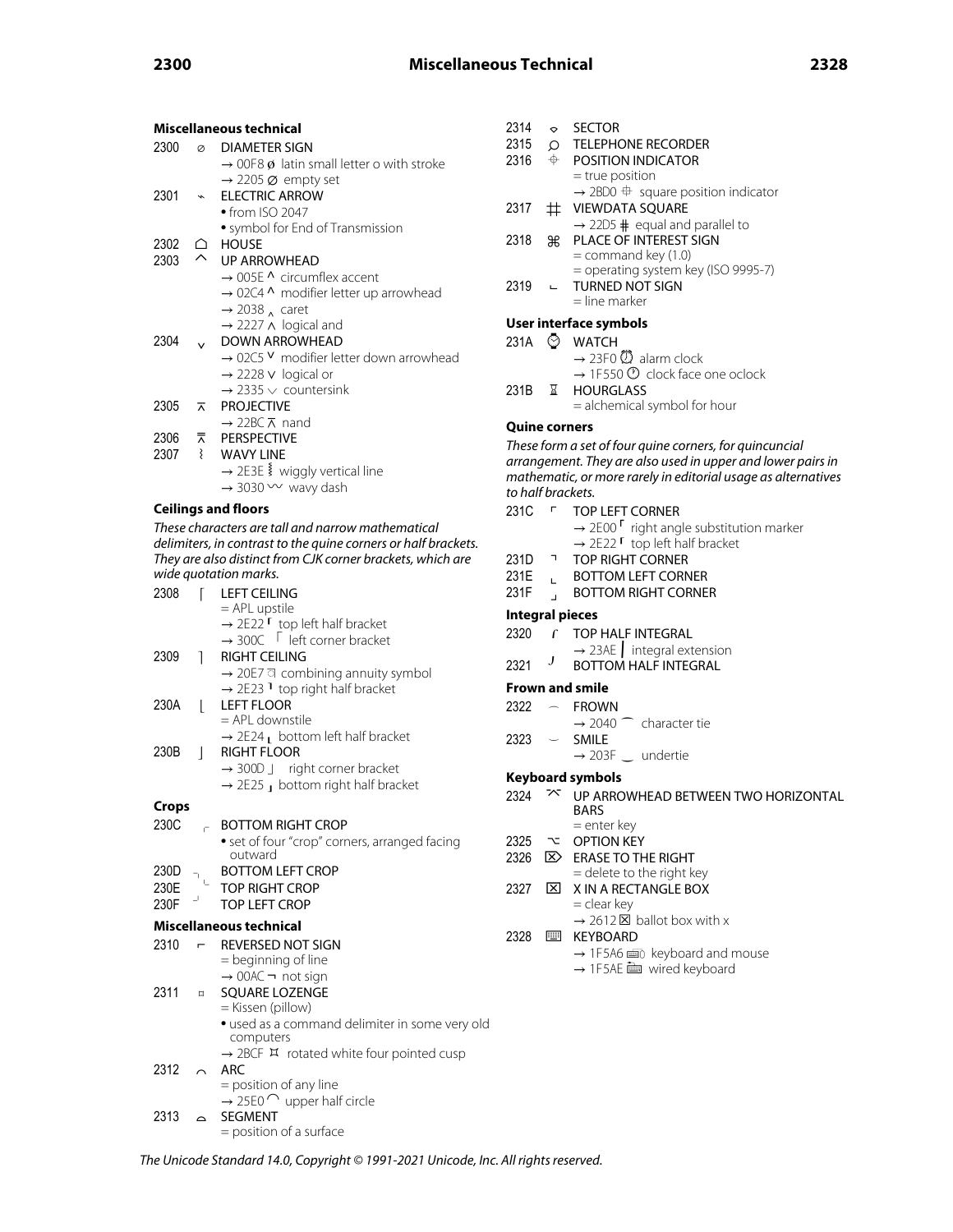| <b>Deprecated angle brackets</b> |                     |                                                                                                  | 2344 | Ħ             | APL FUNCTIONAL SYMBOL QUAD GREATER-                                                                         |
|----------------------------------|---------------------|--------------------------------------------------------------------------------------------------|------|---------------|-------------------------------------------------------------------------------------------------------------|
|                                  |                     | These characters are deprecated and are strongly                                                 |      |               | THAN                                                                                                        |
|                                  |                     | discouraged for mathematical use because of their canonical                                      | 2345 | ┿             | APL FUNCTIONAL SYMBOL LEFTWARDS VANE                                                                        |
|                                  |                     | equivalence to CJK punctuation.                                                                  | 2346 | $\,+\,$       | APL FUNCTIONAL SYMBOL RIGHTWARDS VANE                                                                       |
| 2329                             | $\langle$           | LEFT-POINTING ANGLE BRACKET                                                                      | 2347 | H             | APL FUNCTIONAL SYMBOL QUAD LEFTWARDS<br>ARROW                                                               |
|                                  |                     | $\rightarrow$ 003C < less-than sign                                                              | 2348 | H             | APL FUNCTIONAL SYMBOL QUAD                                                                                  |
|                                  |                     | $\rightarrow$ 2039 < single left-pointing angle quotation                                        |      |               | <b>RIGHTWARDS ARROW</b>                                                                                     |
|                                  |                     | mark                                                                                             | 2349 | Ø             | APL FUNCTIONAL SYMBOL CIRCLE BACKSLASH                                                                      |
|                                  |                     | $\rightarrow$ 27E8 ( mathematical left angle bracket<br>$\equiv$ 3008 $\leq$ left angle bracket  |      |               | $\rightarrow$ 29B0 $\otimes$ reversed empty set                                                             |
| $232A$ $>$                       |                     | RIGHT-POINTING ANGLE BRACKET                                                                     | 234A | 丄             | APL FUNCTIONAL SYMBOL DOWN TACK                                                                             |
|                                  |                     | $\rightarrow$ 003E > greater-than sign                                                           |      |               | <b>UNDERBAR</b>                                                                                             |
|                                  |                     | $\rightarrow$ 203A > single right-pointing angle quotation                                       |      |               | = up tack underbar                                                                                          |
|                                  |                     | mark                                                                                             |      |               | • preferred naming for APL tack symbols now<br>follows the London Convention in ISO/IEC                     |
|                                  |                     | $\rightarrow$ 27E9 ) mathematical right angle bracket                                            |      |               | 13751:2000 (APL Extended)                                                                                   |
|                                  |                     | $\equiv$ 3009 > right angle bracket                                                              |      |               | $\rightarrow$ 22A5 $\perp$ up tack                                                                          |
|                                  |                     | Keyboard symbol                                                                                  | 234B | 4             | APL FUNCTIONAL SYMBOL DELTA STILE                                                                           |
|                                  |                     | 232B <b>IS ERASE TO THE LEFT</b>                                                                 | 234C | ⊠             | APL FUNCTIONAL SYMBOL QUAD DOWN                                                                             |
|                                  |                     | = delete to the left key                                                                         |      |               | <b>CARET</b>                                                                                                |
|                                  |                     | <b>Chemistry symbol</b>                                                                          | 234D | $\Delta$      | APL FUNCTIONAL SYMBOL QUAD DELTA                                                                            |
| 232C                             | $\circledcirc$      | <b>BENZENE RING</b>                                                                              | 234E | ≜             | APL FUNCTIONAL SYMBOL DOWN TACK JOT<br>$=$ up tack jot                                                      |
|                                  |                     |                                                                                                  |      |               | $\rightarrow$ 22A5 $\perp$ up tack                                                                          |
|                                  |                     | <b>Drafting symbols</b>                                                                          | 234F | 十             | APL FUNCTIONAL SYMBOL UPWARDS VANE                                                                          |
| 232D                             | $\overline{\omega}$ | <b>CYLINDRICITY</b>                                                                              | 2350 | m             | APL FUNCTIONAL SYMBOL QUAD UPWARDS                                                                          |
| 232E<br>232F                     | Q<br>$\pm$          | ALL AROUND-PROFILE<br><b>SYMMETRY</b>                                                            |      |               | <b>ARROW</b>                                                                                                |
| 2330                             |                     | <b>TOTAL RUNOUT</b>                                                                              | 2351 | Τ             | APL FUNCTIONAL SYMBOL UP TACK OVERBAR                                                                       |
| 2331                             | П<br>$\oplus$       | <b>DIMENSION ORIGIN</b>                                                                          |      |               | = down tack overbar                                                                                         |
| 2332                             | $\Rightarrow$       | <b>CONICAL TAPER</b>                                                                             |      |               | $\rightarrow$ 22A4 T down tack                                                                              |
| 2333                             | $\sim$              | <b>SLOPE</b>                                                                                     |      |               | $\rightarrow$ 3012 $\overline{T}$ postal mark                                                               |
|                                  |                     | → 25FAL lower left triangle                                                                      | 2352 | ▼             | APL FUNCTIONAL SYMBOL DEL STILE                                                                             |
| 2334                             | 山                   | <b>COUNTERBORE</b>                                                                               | 2353 | Δ             | APL FUNCTIONAL SYMBOL QUAD UP CARET                                                                         |
|                                  |                     | $\rightarrow$ 2423 $\overline{ }$ open box                                                       | 2354 | $\nabla$      | $\rightarrow$ 2BB9 $\overline{\triangle}$ up arrowhead in a rectangle box<br>APL FUNCTIONAL SYMBOL QUAD DEL |
| 2335                             | $\vee$              | <b>COUNTERSINK</b>                                                                               | 2355 | क             | APL FUNCTIONAL SYMBOL UP TACK JOT                                                                           |
|                                  |                     | $\rightarrow$ 2304 $\sqrt{ }$ down arrowhead                                                     |      |               | = down tack jot                                                                                             |
| <b>APL</b>                       |                     |                                                                                                  |      |               | $\rightarrow$ 22A4 T down tack                                                                              |
| 2336                             | T.                  | APL FUNCTIONAL SYMBOL I-BEAM                                                                     | 2356 |               | $+$ APL FUNCTIONAL SYMBOL DOWNWARDS                                                                         |
| 2337                             | П                   | APL FUNCTIONAL SYMBOL SOUISH OUAD                                                                |      |               | VANE                                                                                                        |
|                                  |                     | $\rightarrow$ 2395 $\Box$ apl functional symbol quad                                             | 2357 | $\Box$        | APL FUNCTIONAL SYMBOL QUAD<br>DOWNWARDS ARROW                                                               |
|                                  |                     | $\rightarrow$ 25AF $\Box$ white vertical rectangle                                               | 2358 |               | APL FUNCTIONAL SYMBOL QUOTE UNDERBAR                                                                        |
|                                  |                     | → 2AFF   n-ary white vertical bar                                                                | 2359 | Δ             | APL FUNCTIONAL SYMBOL DELTA UNDERBAR                                                                        |
| 2338                             | ⊟                   | APL FUNCTIONAL SYMBOL QUAD EQUAL                                                                 | 235A | ◇             | APL FUNCTIONAL SYMBOL DIAMOND                                                                               |
| 2339<br>233A                     | $\boxdot$<br>K)     | APL FUNCTIONAL SYMBOL QUAD DIVIDE                                                                |      |               | <b>UNDERBAR</b>                                                                                             |
|                                  |                     | APL FUNCTIONAL SYMBOL QUAD DIAMOND<br>$\rightarrow$ 26CB $\boxtimes$ white diamond in square     | 235B | $\circ$       | APL FUNCTIONAL SYMBOL JOT UNDERBAR                                                                          |
| 233B                             | 0                   | APL FUNCTIONAL SYMBOL QUAD JOT                                                                   | 235C | O             | APL FUNCTIONAL SYMBOL CIRCLE UNDERBAR                                                                       |
|                                  |                     | $\rightarrow$ 29C7 o squared small circle                                                        | 235D | ര             | APL FUNCTIONAL SYMBOL UP SHOE JOT                                                                           |
| 233C                             | Ø                   | APL FUNCTIONAL SYMBOL QUAD CIRCLE                                                                |      |               | → 2A40 ∩ intersection with dot                                                                              |
| 233D                             | $\circ$             | APL FUNCTIONAL SYMBOL CIRCLE STILE                                                               | 235E | l'I           | APL FUNCTIONAL SYMBOL QUOTE QUAD                                                                            |
| 233E                             | ⊚                   | APL FUNCTIONAL SYMBOL CIRCLE JOT                                                                 | 235F | $\circledast$ | APL FUNCTIONAL SYMBOL CIRCLE STAR                                                                           |
|                                  |                     | $\rightarrow$ 229A $\odot$ circled ring operator                                                 | 2360 | o             | $\rightarrow$ 229B $\circledast$ circled asterisk operator<br>APL FUNCTIONAL SYMBOL QUAD COLON              |
|                                  |                     | $\rightarrow$ 29BE $\odot$ circled white bullet                                                  | 2361 | Т             | APL FUNCTIONAL SYMBOL UP TACK DIAERESIS                                                                     |
| 233F                             | $\pm$               | APL FUNCTIONAL SYMBOL SLASH BAR                                                                  |      |               | = down tack diaeresis                                                                                       |
|                                  |                     | $\rightarrow$ 1019A $\neq$ roman as sign                                                         |      |               | $\rightarrow$ 22A4 T down tack                                                                              |
| 2340                             | $^{+}$              | APL FUNCTIONAL SYMBOL BACKSLASH BAR                                                              | 2362 | Ŷ             | APL FUNCTIONAL SYMBOL DEL DIAERESIS                                                                         |
| 2341                             | И                   | $\rightarrow$ 29F7 \t reverse solidus with horizontal stroke<br>APL FUNCTIONAL SYMBOL QUAD SLASH | 2363 | ₩             | APL FUNCTIONAL SYMBOL STAR DIAERESIS                                                                        |
|                                  |                     | $\rightarrow$ 29C4 $\boxtimes$ squared rising diagonal slash                                     | 2364 | ö             | APL FUNCTIONAL SYMBOL JOT DIAERESIS                                                                         |
| 2342                             | N                   | APL FUNCTIONAL SYMBOL QUAD BACKSLASH                                                             |      |               | $=$ hoot                                                                                                    |
|                                  |                     | $\rightarrow$ 29C5 $\overline{S}$ squared falling diagonal slash                                 | 2365 | О             | APL FUNCTIONAL SYMBOL CIRCLE DIAERESIS                                                                      |
| 2343                             | R                   | APL FUNCTIONAL SYMBOL QUAD LESS-THAN                                                             | 2366 | ⋓             | $=$ holler<br>APL FUNCTIONAL SYMBOL DOWN SHOE STILE                                                         |

The Unicode Standard 14.0, Copyright © 1991-2021 Unicode, Inc. All rights reserved.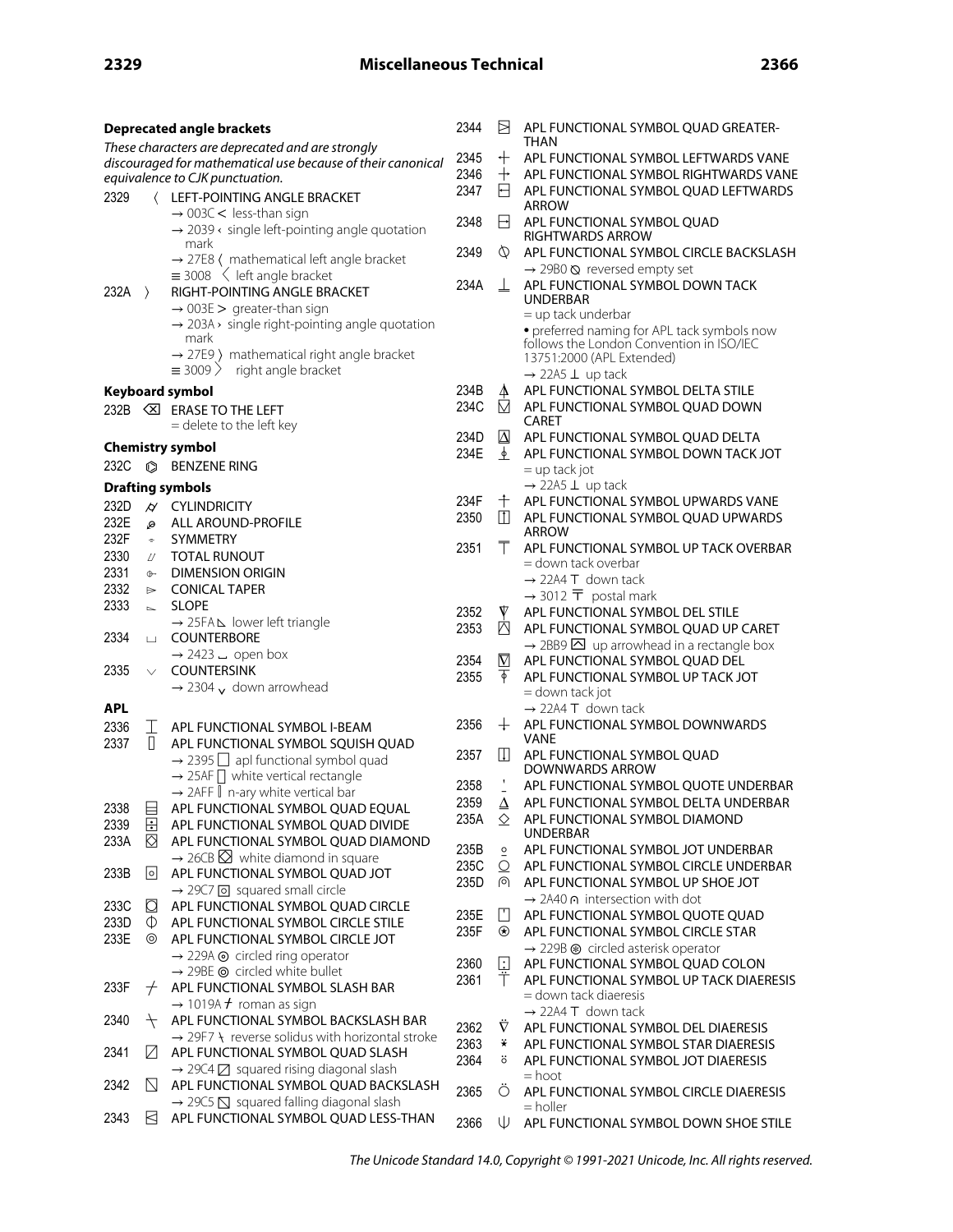| 2367<br>2368 | ¢<br>≈                  | APL FUNCTIONAL SYMBOL LEFT SHOE STILE<br>APL FUNCTIONAL SYMBOL TILDE DIAERESIS | 238B<br>238C |
|--------------|-------------------------|--------------------------------------------------------------------------------|--------------|
| 2369         | ゞ                       | = smirk<br>APL FUNCTIONAL SYMBOL GREATER-THAN<br><b>DIAERESIS</b>              | Elec         |
| 236A         | $\overline{\mathbf{y}}$ | APL FUNCTIONAL SYMBOL COMMA BAR                                                | 238D         |
| 236B         | ₩                       | APL FUNCTIONAL SYMBOL DEL TILDE                                                | 238E         |
| 236C         | θ                       | APL FUNCTIONAL SYMBOL ZILDE                                                    | 238F         |
|              |                         |                                                                                | 2390         |
| 236D         | $\ddag$                 | APL FUNCTIONAL SYMBOL STILE TILDE                                              | 2391         |
| 236E         | $\ddot{\cdot}$          | APL FUNCTIONAL SYMBOL SEMICOLON<br>UNDERBAR                                    | 2392         |
| 236F         | ⊭                       | APL FUNCTIONAL SYMBOL QUAD NOT EQUAL                                           | 2393         |
| 2370         | $\boxed{?}$             | APL FUNCTIONAL SYMBOL QUAD QUESTION                                            | 2394         |
|              |                         | $\rightarrow$ 2BD1 $\otimes$ uncertainty sign                                  |              |
|              | ∀                       | APL FUNCTIONAL SYMBOL DOWN CARET                                               |              |
| 2371         |                         | <b>TILDE</b>                                                                   | <b>APL</b>   |
| 2372         | A                       | APL FUNCTIONAL SYMBOL UP CARET TILDE                                           | 2395         |
|              |                         |                                                                                |              |
| 2373         | $\mathbf{t}$            | APL FUNCTIONAL SYMBOL IOTA                                                     |              |
| 2374         | ρ                       | APL FUNCTIONAL SYMBOL RHO                                                      | Keyl         |
| 2375         | ω                       | APL FUNCTIONAL SYMBOL OMEGA                                                    |              |
| 2376         | $\alpha$                | APL FUNCTIONAL SYMBOL ALPHA UNDERBAR                                           | 2396         |
| 2377         | $\overline{\epsilon}$   | APL FUNCTIONAL SYMBOL EPSILON                                                  | 2397         |
|              |                         | <b>UNDERBAR</b>                                                                |              |
| 2378         | $\mathbf{L}$            | APL FUNCTIONAL SYMBOL IOTA UNDERBAR                                            | 2398         |
| 2379         | $\omega$                | APL FUNCTIONAL SYMBOL OMEGA UNDERBAR                                           | 2399         |
| 237A         | $\alpha$                | APL FUNCTIONAL SYMBOL ALPHA                                                    | 239A         |
|              |                         | <b>Graphics for control codes</b>                                              |              |
| 237B         |                         |                                                                                | Brac         |
|              | $\sqrt{ }$              | <b>NOT CHECK MARK</b>                                                          | 239B         |
|              |                         | • from ISO 2047                                                                |              |
|              |                         | • symbol for Negative Acknowledge                                              | 239C<br>239D |
|              |                         |                                                                                |              |
|              |                         | Miscellaneous technical                                                        |              |
| 237C         | 廴                       | RIGHT ANGLE WITH DOWNWARDS ZIGZAG<br><b>ARROW</b>                              | 239E<br>239F |
|              |                         |                                                                                | 23A0         |
|              |                         | <b>Graphics for control codes</b>                                              | 23A1         |
| 237D         | $\mathbf{u}$            | SHOULDERED OPEN BOX                                                            | 23A2         |
|              |                         | • from ISO 9995-7                                                              | 23A3         |
|              |                         | · keyboard symbol for No Break Space                                           | 23A4         |
|              |                         | $\rightarrow$ 2423 $\overline{a}$ open box                                     | 23A5         |
| 237E         | 윣                       | <b>BELL SYMBOL</b>                                                             |              |
|              |                         | • from ISO 2047                                                                | 23A6         |
| 237F         | $\ddagger$              | VERTICAL LINE WITH MIDDLE DOT                                                  | 23A7         |
|              |                         |                                                                                | 23A8         |
|              |                         | $\bullet$ from ISO 2047                                                        | 23A9         |
|              |                         | · symbol for End of Medium                                                     | 23AA         |
|              |                         | Keyboard symbols from ISO 9995-7                                               | 23AE         |
| 2380         | $\hat{\mathcal{G}}$     | <b>INSERTION SYMBOL</b>                                                        | 23AC         |
| 2381         | a                       | <b>CONTINUOUS UNDERLINE SYMBOL</b>                                             | 23AD         |
| 2382         | aa                      | DISCONTINUOUS UNDERLINE SYMBOL                                                 |              |
| 2383         | ₩                       | <b>EMPHASIS SYMBOL</b>                                                         | <b>Spec</b>  |
|              | $\circledcirc$          | <b>COMPOSITION SYMBOL</b>                                                      | 23AE         |
| 2384         |                         |                                                                                |              |
| 2385         | 따                       | WHITE SQUARE WITH CENTRE VERTICAL LINE<br>$=$ center                           |              |
|              |                         |                                                                                | 23AF         |
| 2386         | ◈                       | <b>ENTER SYMBOL</b>                                                            |              |
| 2387         | 少                       | ALTERNATIVE KEY SYMBOL                                                         |              |
| 2388         | ₩                       | <b>HELM SYMBOL</b>                                                             | Brac         |
|              |                         | = control                                                                      |              |
|              |                         | $\rightarrow$ 2638 $\bullet\bullet$ wheel of dharma                            | 23B0         |
| 2389         | ⊙                       | CIRCLED HORIZONTAL BAR WITH NOTCH                                              |              |
| 238A         | ◎                       | $=$ pause<br><b>CIRCLED TRIANGLE DOWN</b>                                      | 23B1         |

= interrupt, break

|   | <b>Electrotechnical symbols from IR 181</b> |               |                                                                           |  |  |  |  |  |  |  |
|---|---------------------------------------------|---------------|---------------------------------------------------------------------------|--|--|--|--|--|--|--|
|   | 238D                                        | $\Box$        | <b>MONOSTABLE SYMBOL</b>                                                  |  |  |  |  |  |  |  |
|   | 238E                                        | $\mathbb{L}$  | <b>HYSTERESIS SYMBOL</b>                                                  |  |  |  |  |  |  |  |
|   | 238F                                        | ਨ             | OPEN-CIRCUIT-OUTPUT H-TYPE SYMBOL                                         |  |  |  |  |  |  |  |
|   | 2390                                        | $\Diamond$    | OPEN-CIRCUIT-OUTPUT L-TYPE SYMBOL                                         |  |  |  |  |  |  |  |
|   | 2391                                        | ਨ             | PASSIVE-PULL-DOWN-OUTPUT SYMBOL                                           |  |  |  |  |  |  |  |
|   | 2392                                        | $\triangle$   | PASSIVE-PULL-UP-OUTPUT SYMBOL                                             |  |  |  |  |  |  |  |
|   | 2393                                        | H             | DIRECT CURRENT SYMBOL FORM TWO                                            |  |  |  |  |  |  |  |
|   | 2394                                        | ⌒             | SOFTWARE-FUNCTION SYMBOL                                                  |  |  |  |  |  |  |  |
|   |                                             |               | $\rightarrow$ 2B21 $\bigcirc$ white hexagon                               |  |  |  |  |  |  |  |
|   | APL                                         |               |                                                                           |  |  |  |  |  |  |  |
|   | 2395                                        | $\mathsf{L}$  | APL FUNCTIONAL SYMBOL QUAD                                                |  |  |  |  |  |  |  |
|   |                                             |               | $\rightarrow$ 2337 $\parallel$ apl functional symbol squish quad          |  |  |  |  |  |  |  |
|   |                                             |               | $\rightarrow$ 25AF $\Box$ white vertical rectangle                        |  |  |  |  |  |  |  |
|   |                                             |               | Keyboard symbols from ISO 9995-7                                          |  |  |  |  |  |  |  |
|   | 2396                                        | ,             | DECIMAL SEPARATOR KEY SYMBOL                                              |  |  |  |  |  |  |  |
|   | 2397                                        | ନ             | PREVIOUS PAGE                                                             |  |  |  |  |  |  |  |
|   |                                             |               | $\rightarrow$ 1F519 $\frac{1}{\sqrt{25}}$ back with leftwards arrow above |  |  |  |  |  |  |  |
|   | 2398                                        | 園             | <b>NEXT PAGE</b>                                                          |  |  |  |  |  |  |  |
| R | 2399                                        | 凸             | PRINT SCREEN SYMBOL                                                       |  |  |  |  |  |  |  |
|   | 239A                                        | $\mathscr{D}$ | <b>CLEAR SCREEN SYMBOL</b>                                                |  |  |  |  |  |  |  |
|   |                                             |               |                                                                           |  |  |  |  |  |  |  |

= escape 33 UNDO SYMBOL

 $\rightarrow$  20E2  $\odot$  combining enclosing screen

 $\heartsuit$  BROKEN CIRCLE WITH NORTHWEST ARROW

### **Bracket pieces**

| 239B<br>239C<br>239D<br>239F<br>239F<br>23A0<br>23A1<br>23A2<br>23A3<br>23A4<br>23A5<br>23A6<br>23A7<br>23A8<br>23A9<br>23AA | LEFT PARENTHESIS UPPER HOOK<br>I FFT PARFNTHFSIS FXTFNSION<br>LEFT PARENTHESIS LOWER HOOK<br>RIGHT PARFNTHFSIS UPPFR HOOK<br>RIGHT PARFNTHESIS EXTENSION<br>RIGHT PARENTHESIS LOWER HOOK<br>LEFT SOUARE BRACKET UPPER CORNER<br>LEFT SOUARE BRACKET EXTENSION<br>LEFT SOUARE BRACKET LOWER CORNER<br>RIGHT SOUARE BRACKET UPPER CORNER<br>RIGHT SOUARE BRACKET EXTENSION<br>RIGHT SOUARE BRACKET LOWER CORNER<br>I FFT CURI Y BRACKFT UPPFR HOOK<br>LEFT CURLY BRACKET MIDDLE PIECE<br>LEFT CURLY BRACKET LOWER HOOK<br>CURI Y BRACKET EXTENSION |
|------------------------------------------------------------------------------------------------------------------------------|--------------------------------------------------------------------------------------------------------------------------------------------------------------------------------------------------------------------------------------------------------------------------------------------------------------------------------------------------------------------------------------------------------------------------------------------------------------------------------------------------------------------------------------------------|
|                                                                                                                              |                                                                                                                                                                                                                                                                                                                                                                                                                                                                                                                                                  |
|                                                                                                                              |                                                                                                                                                                                                                                                                                                                                                                                                                                                                                                                                                  |
| 23AB                                                                                                                         | RIGHT CURI Y BRACKFT UPPFR HOOK                                                                                                                                                                                                                                                                                                                                                                                                                                                                                                                  |
| 23AC                                                                                                                         | RIGHT CURLY BRACKET MIDDLE PIECE                                                                                                                                                                                                                                                                                                                                                                                                                                                                                                                 |
| 23AD                                                                                                                         | RIGHT CURI Y BRACKET I OWER HOOK                                                                                                                                                                                                                                                                                                                                                                                                                                                                                                                 |

### **Special character extensions**

| 23AE |                          | <b>INTEGRAL EXTENSION</b>                            |
|------|--------------------------|------------------------------------------------------|
|      |                          | $\rightarrow$ 2320 $\Gamma$ top half integral        |
|      |                          | $\rightarrow$ 2321 <sup>J</sup> bottom half integral |
| 23AF | $\overline{\phantom{0}}$ | HORIZONTAL LINE EXTENSION                            |
|      |                          | • used for extension of arrows                       |
|      |                          | $\rightarrow$ 23D0   vertical line extension         |
|      |                          |                                                      |

#### **Bracket pieces**

- **UPPER LEFT OR LOWER RIGHT CURLY BRACKET** SECTION = left moustache
- <sup>1</sup> UPPER RIGHT OR LOWER LEFT CURLY BRACKET SECTION = right moustache

The Unicode Standard 14.0, Copyright © 1991-2021 Unicode, Inc. All rights reserved.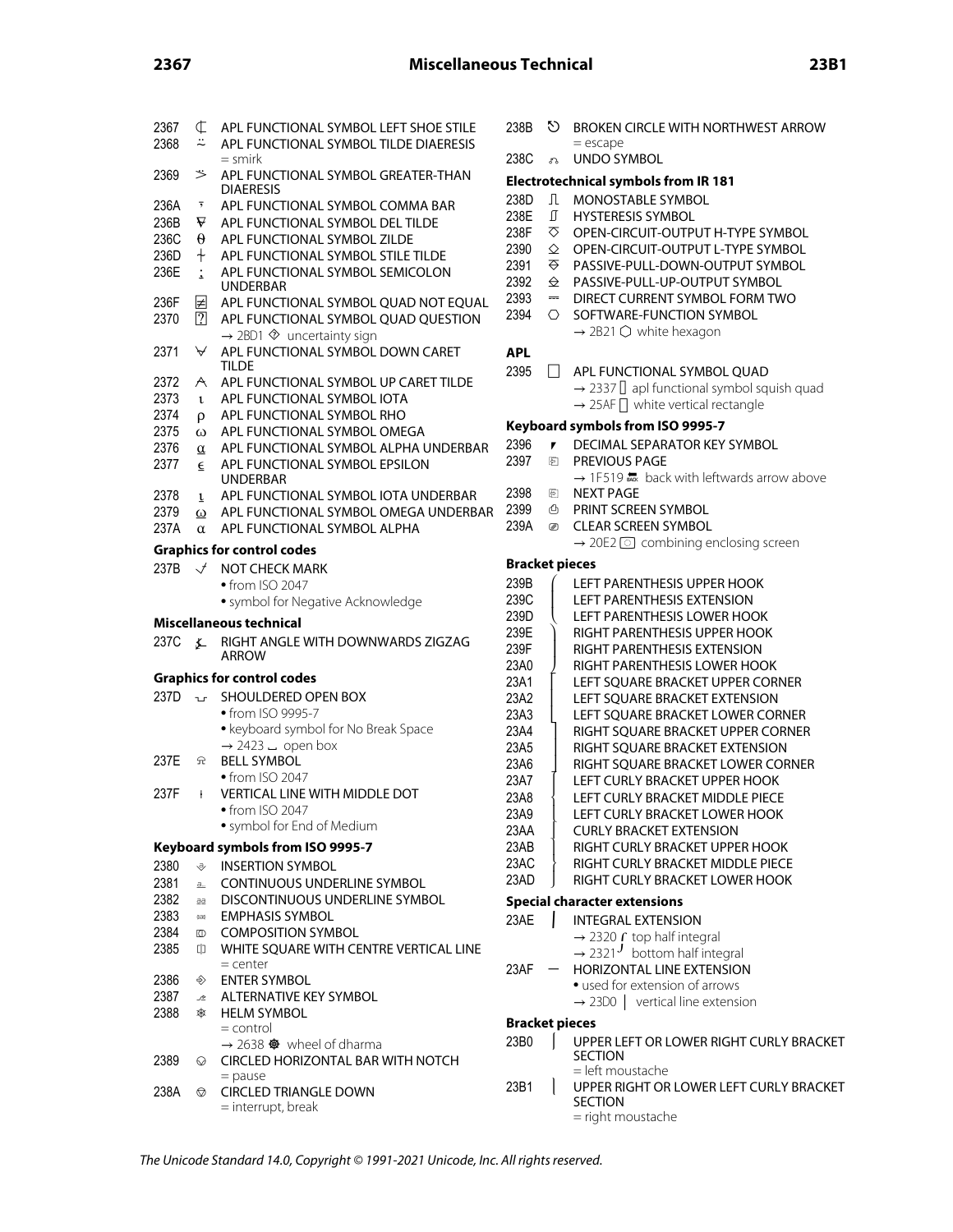|                  |                          | <b>Summation sign parts</b>                                                 | $23CA$            |                          | DENTISTRY SYMBOL LIGHT UP AND                                                            |
|------------------|--------------------------|-----------------------------------------------------------------------------|-------------------|--------------------------|------------------------------------------------------------------------------------------|
| 23B2             |                          | <b>SUMMATION TOP</b>                                                        |                   |                          | HORIZONTAL                                                                               |
| 23B3             |                          | <b>SUMMATION BOTTOM</b>                                                     |                   |                          | $\rightarrow$ 22A5 $\perp$ up tack                                                       |
|                  |                          | $\rightarrow$ 2211 $\Sigma$ n-ary summation                                 |                   |                          | $\rightarrow$ 2534 $\pm$ box drawings light up and horizontal                            |
|                  |                          | Horizontal brackets                                                         | 23CB              | $\blacksquare$           | DENTISTRY SYMBOL LIGHT VERTICAL AND TOP<br>LEFT                                          |
|                  |                          | These characters are also used as delimiters of vertical text in            |                   |                          | $\rightarrow$ 2309 ] right ceiling                                                       |
|                  |                          | non-CJK terminal emulation.                                                 | 23CC              |                          | DENTISTRY SYMBOL LIGHT VERTICAL AND                                                      |
| 23B4             | $\overline{\phantom{0}}$ | <b>TOP SQUARE BRACKET</b>                                                   |                   |                          | <b>BOTTOM LEFT</b>                                                                       |
|                  |                          | $\rightarrow$ FE47 $\rightarrow$ presentation form for vertical left        |                   |                          | $\rightarrow$ 230B   right floor                                                         |
|                  |                          | square bracket                                                              |                   |                          | Miscellaneous technical                                                                  |
| 23B5             | $\overline{\phantom{0}}$ | BOTTOM SQUARE BRACKET                                                       |                   |                          | 23CD [1 SQUARE FOOT                                                                      |
|                  |                          | $\rightarrow$ FE48 presentation form for vertical right                     |                   |                          |                                                                                          |
|                  |                          | square bracket                                                              |                   |                          | <b>Keyboard and UI symbols</b>                                                           |
| 23B6             | $=$                      | BOTTOM SQUARE BRACKET OVER TOP SQUARE<br><b>BRACKET</b>                     | 23CE $\cup$       |                          | <b>RETURN SYMBOL</b>                                                                     |
|                  |                          | • only used for terminal emulation                                          |                   |                          | • may be shown with either hollow or filled<br>glyph                                     |
|                  |                          | Terminal graphic characters                                                 |                   |                          | $\rightarrow$ 21B5 $\rightarrow$ downwards arrow with corner                             |
| 23B7             |                          | RADICAL SYMBOL BOTTOM                                                       |                   |                          | leftwards                                                                                |
| 23B8             |                          | LEFT VERTICAL BOX LINE                                                      |                   |                          | $\rightarrow$ 2B90 $\rightarrow$ return left                                             |
| 23B9             |                          | RIGHT VERTICAL BOX LINE                                                     | 23CF $\triangleq$ |                          | <b>EJECT SYMBOL</b>                                                                      |
|                  |                          |                                                                             |                   |                          | • UI symbol to eject media                                                               |
|                  |                          | Scan lines for terminal graphics                                            |                   |                          | <b>Special character extension</b>                                                       |
|                  |                          | The scan line numbers here refer to old, low-resolution                     | 23D0              |                          | <b>VERTICAL LINE EXTENSION</b>                                                           |
|                  |                          | technology for terminals, with only 9 scan lines per fixed-size             |                   |                          | • used for extension of arrows                                                           |
| character glyph. |                          |                                                                             |                   |                          | $\rightarrow$ 23AF – horizontal line extension                                           |
| 23BA<br>23BB     |                          | <b>HORIZONTAL SCAN LINE-1</b><br><b>HORIZONTAL SCAN LINE-3</b>              |                   |                          | <b>Metrical symbols</b>                                                                  |
|                  |                          |                                                                             | 23D1              |                          | $\cup$ METRICAL BREVE                                                                    |
|                  |                          | • scan line-5 is unified with the box-drawing<br>graphic character $2500 -$ | 23D2              |                          | □ METRICAL LONG OVER SHORT                                                               |
| 23BC             |                          | <b>HORIZONTAL SCAN LINE-7</b>                                               | 23D3              |                          | $\leq$ METRICAL SHORT OVER LONG                                                          |
| 23BD             |                          | <b>HORIZONTAL SCAN LINE-9</b>                                               | 23D4              |                          | $\overline{\sim}$ METRICAL LONG OVER TWO SHORTS                                          |
|                  |                          |                                                                             | 23D <sub>5</sub>  |                          | $\sim$ METRICAL TWO SHORTS OVER LONG                                                     |
|                  |                          | Dentistry notation symbols                                                  | 23D6              |                          | $\sim$ METRICAL TWO SHORTS JOINED                                                        |
| 23BE             |                          | DENTISTRY SYMBOL LIGHT VERTICAL AND TOP                                     | 23D7              | $\overline{\phantom{0}}$ | <b>METRICAL TRISEME</b>                                                                  |
|                  |                          | <b>RIGHT</b>                                                                |                   |                          | $\rightarrow$ 1D242 $\vec{\phantom{a}}$ combining greek musical triseme                  |
| 23BF             |                          | $\rightarrow$ 2308 [ left ceiling<br>DENTISTRY SYMBOL LIGHT VERTICAL AND    | 23D8 └─           |                          | METRICAL TETRASEME                                                                       |
|                  |                          | <b>BOTTOM RIGHT</b>                                                         |                   |                          | $\rightarrow$ 1D243 $\overleftrightarrow{\phantom{a}}$ combining greek musical tetraseme |
|                  |                          | $\rightarrow$ 230A   left floor                                             | 23D9 山            |                          | METRICAL PENTASEME                                                                       |
| 23C0             | $\Phi$                   | DENTISTRY SYMBOL LIGHT VERTICAL WITH                                        |                   |                          | $\rightarrow$ 1D244 $\stackrel{\mathsf{u}}{\circ}$ combining greek musical               |
|                  |                          | <b>CIRCLE</b>                                                               |                   |                          | pentaseme                                                                                |
| 23C1             | Φ                        | DENTISTRY SYMBOL LIGHT DOWN AND                                             |                   |                          | <b>Electrotechnical symbols</b>                                                          |
|                  |                          | HORIZONTAL WITH CIRCLE                                                      | 23DA              |                          | $\frac{1}{2}$ EARTH GROUND                                                               |
| 23C2             | $\Phi$                   | DENTISTRY SYMBOL LIGHT UP AND                                               |                   |                          | $23DB \leftrightarrow FUSE$                                                              |
|                  |                          | <b>HORIZONTAL WITH CIRCLE</b>                                               |                   |                          | <b>Horizontal brackets</b>                                                               |
| 23C3             | △                        | DENTISTRY SYMBOL LIGHT VERTICAL WITH<br><b>TRIANGLE</b>                     |                   |                          | These are intended for bracketing terms of mathematical                                  |
| 23C4             | $\triangle$              | DENTISTRY SYMBOL LIGHT DOWN AND                                             |                   |                          | expressions where their glyph extends to accommodate the                                 |
|                  |                          | <b>HORIZONTAL WITH TRIANGLE</b>                                             |                   |                          | width of the bracketed expression.                                                       |
| 23C5             | $\triangle$              | DENTISTRY SYMBOL LIGHT UP AND                                               |                   |                          | 23DC _ TOP PARENTHESIS                                                                   |
|                  |                          | <b>HORIZONTAL WITH TRIANGLE</b>                                             |                   |                          | $\rightarrow$ FE35 $\frown$ presentation form for vertical left                          |
| 23C6             | ᠰ                        | DENTISTRY SYMBOL LIGHT VERTICAL AND                                         |                   |                          | parenthesis                                                                              |
|                  |                          | <b>WAVE</b>                                                                 | 23DD              |                          | <b>BOTTOM PARENTHESIS</b>                                                                |
| 23C7             | 王                        | DENTISTRY SYMBOL LIGHT DOWN AND<br><b>HORIZONTAL WITH WAVE</b>              |                   |                          | $\rightarrow$ FE36 $\sim$ presentation form for vertical right                           |
|                  |                          |                                                                             |                   |                          | parenthesis                                                                              |
| 23C8             | ᠰ                        | DENTISTRY SYMBOL LIGHT UP AND<br>HORIZONTAL WITH WAVE                       |                   |                          | 23DE _ TOP CURLY BRACKET<br>→ FE37 مم presentation form for vertical left                |
| 23C9             | $\perp$                  | DENTISTRY SYMBOL LIGHT DOWN AND                                             |                   |                          | curly bracket                                                                            |
|                  |                          | HORIZONTAL                                                                  | 23DF              |                          | <b>BOTTOM CURLY BRACKET</b>                                                              |
|                  |                          | $\rightarrow$ 22A4 T down tack                                              |                   |                          | → FE38 presentation form for vertical right                                              |
|                  |                          | $\rightarrow$ 252C $\rightarrow$ box drawings light down and<br>horizontal  |                   |                          | curly bracket                                                                            |
|                  |                          |                                                                             |                   |                          | 23E0 _ TOP TORTOISE SHELL BRACKET                                                        |
|                  |                          |                                                                             |                   |                          | $\rightarrow$ FE39 $\rightarrow$ presentation form for vertical left                     |

tortoise shell bracket